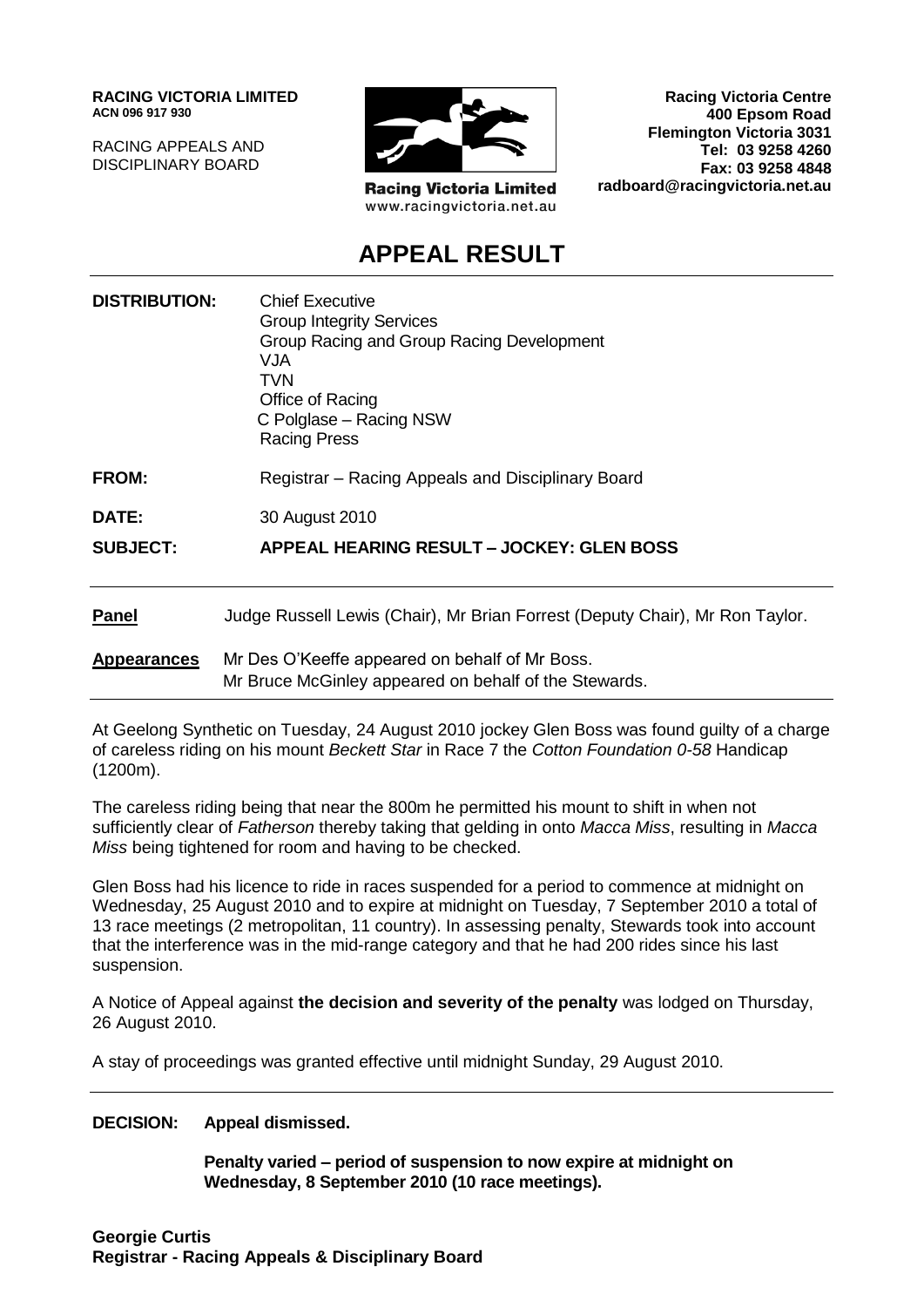# **TRANSCRIPT OF**

### **PROCEEDINGS**

#### **RACING APPEALS AND DISCIPLINARY BOARD**

\_\_\_\_\_\_\_\_\_\_\_\_\_\_\_\_\_\_\_\_\_\_\_\_\_\_\_\_\_\_\_\_\_\_\_\_\_\_\_\_\_\_\_\_\_\_\_\_\_\_\_\_\_\_\_\_\_\_\_\_\_\_\_

**HIS HONOUR JUDGE R.P.L. LEWIS, Chairman MR B. FORREST, Deputy Chairman MR R. TAYLOR**

#### **EXTRACT OF PROCEEDINGS**

**DECISION**

#### **IN THE MATTER OF THE COTTON FOUNDATION 0-58 HANDICAP OVER 1200 METRES AT GEELONG SYNTHETIC ON 24/8/10**

#### **JOCKEY: GLEN BOSS**

#### **MELBOURNE**

#### **MONDAY, 30 AUGUST 2010**

MR B. McGINLEY appeared on behalf of the RVL Stewards

MR D. O'KEEFFE appeared on behalf of the Appellant